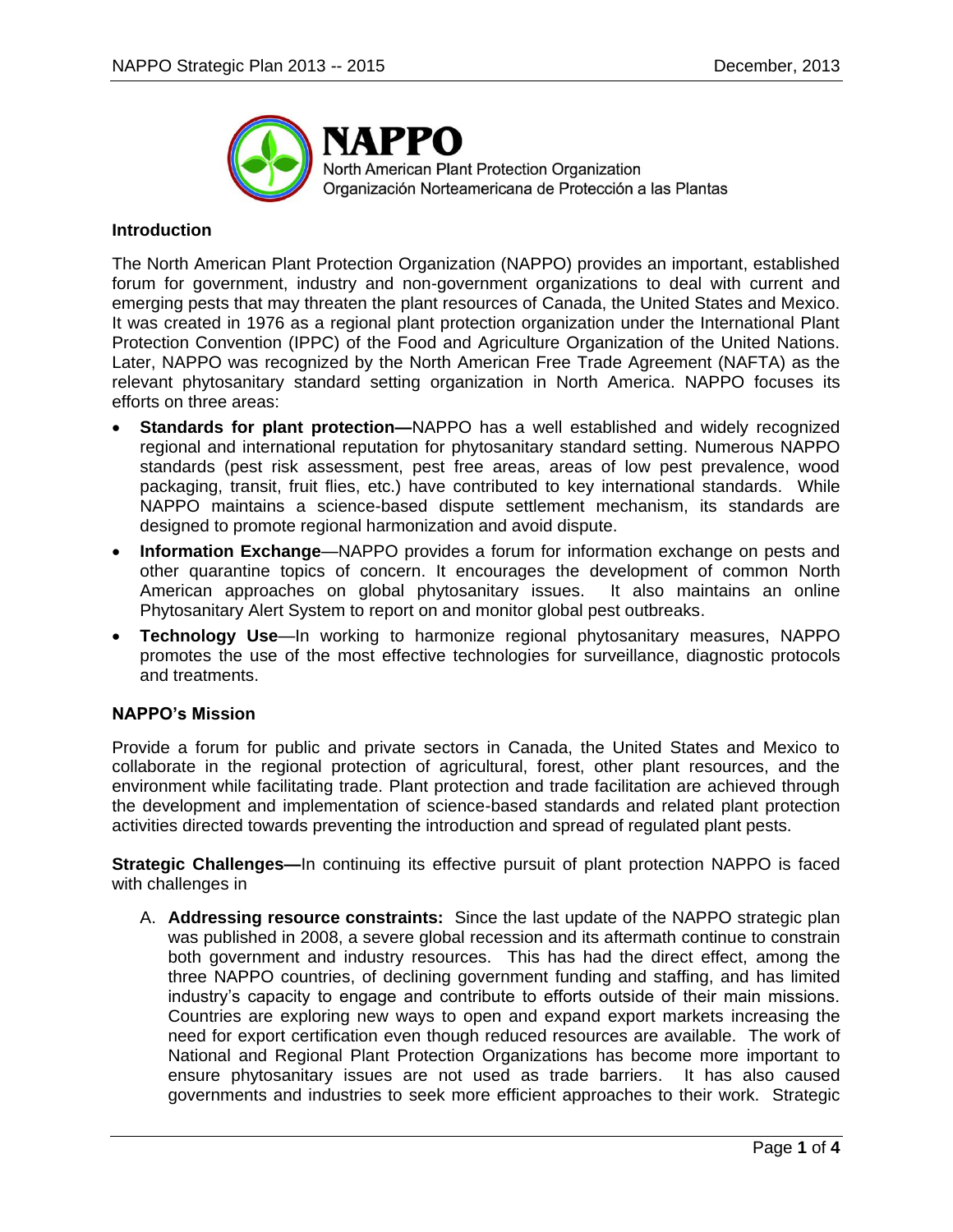alliances of government and industry such as NAPPO must also develop streamlined approaches on issues of mutual concern.

- B. **Adjusting to changing trade and travel patterns**: Changes in international trade patterns occur over time. With events like the recent recession and trends like the increased interest in more diverse commodities from a wider array of new origins, and the growth of international internet-based trade, the recent changes have been more sudden and dramatic. These changes, along with continued overall increases in trade and travel, have put more pressure on efforts to protect plant resources. New commodities, origins and pathways, new and often unknown pests, and new stakeholders unfamiliar with phytosanitary requirements all challenge the protection of plant resources by NAPPO member countries. NAPPO as a regional alliance can help its member countries to effectively address this challenge jointly.
- C. **Adopting effective approaches and technologies**: Existing and emerging approaches and technology can help address both the issues of resource constraints and new pest risks due to shifts in trade patterns. Some examples include 1) electronic certification, 2) systems approaches to plant protection and 3) new detection and diagnostic technology. By providing a forum for information exchange, NAPPO can encourage the use of these technologies and help identify issues that inhibit regional and global use of these technologies. Adopting and promoting new technology will ultimately assist stakeholders in efficiently managing pests and promoting safe trade.
- D. **Refocusing NAPPO governance to address challenges:** Since its establishment, NAPPO has effectively engaged industry and contributed to international standards. In light of current resource constraints, NAPPO must streamline and focus its approaches and regularly review its priorities.
- E. **Competing for resources with other important agendas:** Climate change, food security and safety, animal health, and other topics, while important, often seem to overshadow plant protection. However, plant production and use, along with trade in plant-related products, comprise a significant sector of the economies of the three countries and represent a critical resource that must be protected. NAPPO should promote the importance of plant protection to generate more support from internal and external stakeholders.

# **Strategic Goals 2013-15**

International movement of commodities and people continues to increase at a rapid pace and effective protection of North American plant resources requires regional cooperation and harmonization, while working to influence international efforts positively. Plant pests do not respect international boundaries. NAPPO is effective in coordinating the efforts among Canada, the United States and Mexico to protect their plant resources from the entry, establishment and spread of regulated pests, while facilitating intraregional and interregional trade. A key component of the NAPPO´s strategic goals is to significantly improve awareness and communication regarding the importance and activities of the NAPPO. The strategic goals and the means for accomplishing them over the next 3 years are described below.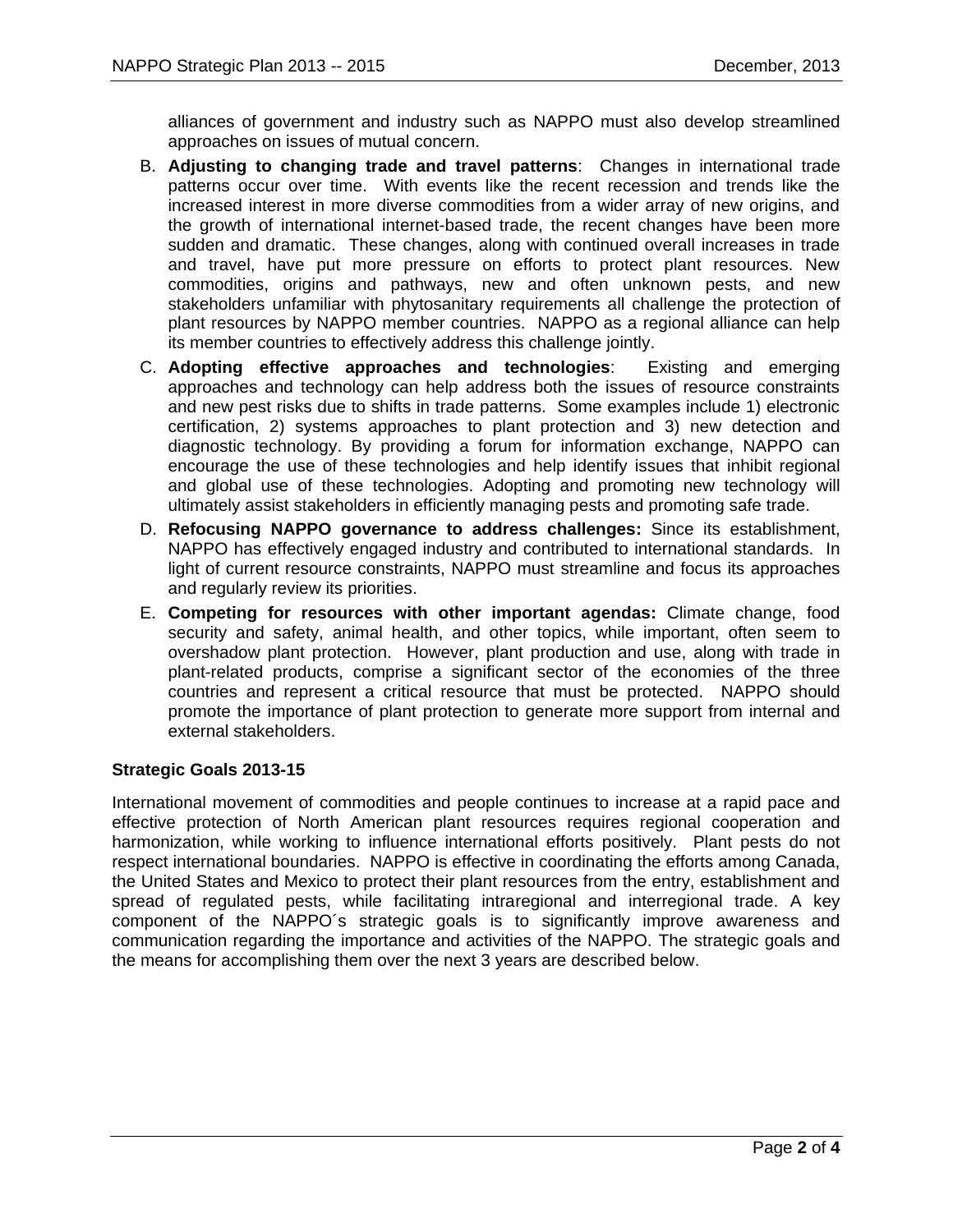## 1. **Protect North American plant resources, including the environment, from the introduction and spread of regulated plant pests**

- a. Apply a regional NAPPO approach for phytosanitary measures, especially by developing standards and providing a framework/mechanism for implementing them
- b. Identify offshore threats (particular pests or pathways or both) that present significant risks to the NAPPO member countries and develop a scientific and technically sound harmonized approach to manage them, including where possible a regional approach to pest risk analysis

# **2. Harmonize phytosanitary measures while facilitating trade and protecting the environment in the region**

- a. Develop high priority NAPPO standards and other NAPPO documents using science-based information
- b. Perform a comprehensive review to determine what standards should be developed, maintained, updated or archived. Review and update existing NAPPO standards using a priority and project-driven approach.
- c. Monitor and promote the implementation of NAPPO standards

### **3. Provide leadership in the international phytosanitary community**

- a. Promote the development of IPPC standards relevant to NAPPO member countries
- b. Present and advocate for the use of relevant NAPPO standards as models for IPPC standards
- c. Conduct workshops in support of NAPPO strategic goals
- d. Participate and collaborate with the Inter-American Coordinating Group in Plant Protection, RPPOs, and other international organizations (e.g., NAFTA, IPPC, industry organizations) relevant to NAPPO activities
- e. Contribute leadership at the Technical Consultation of RPPOs.

## **4. Promote and maintain the scientific and technical basis of NAPPO plant protection activities and phytosanitary measures**

- a. Provide and promote a dynamic mechanism for the timely exchange of scientific and technically sound information among members
- b. Promote the use and work to facilitate the implementation of effective technologies (e.g., ePhyto, pest detection & identification and information exchange)
- c. Strengthen partnerships with relevant research organizations to identify research needs which support NAPPO activities

## **5. Adopt a focused, priority and project-driven approach, within available resources**

a. Ensure that NAPPO processes and procedures are responsive to and reflect shared member country priorities and emerging issues (e.g., unexpected pest threats)